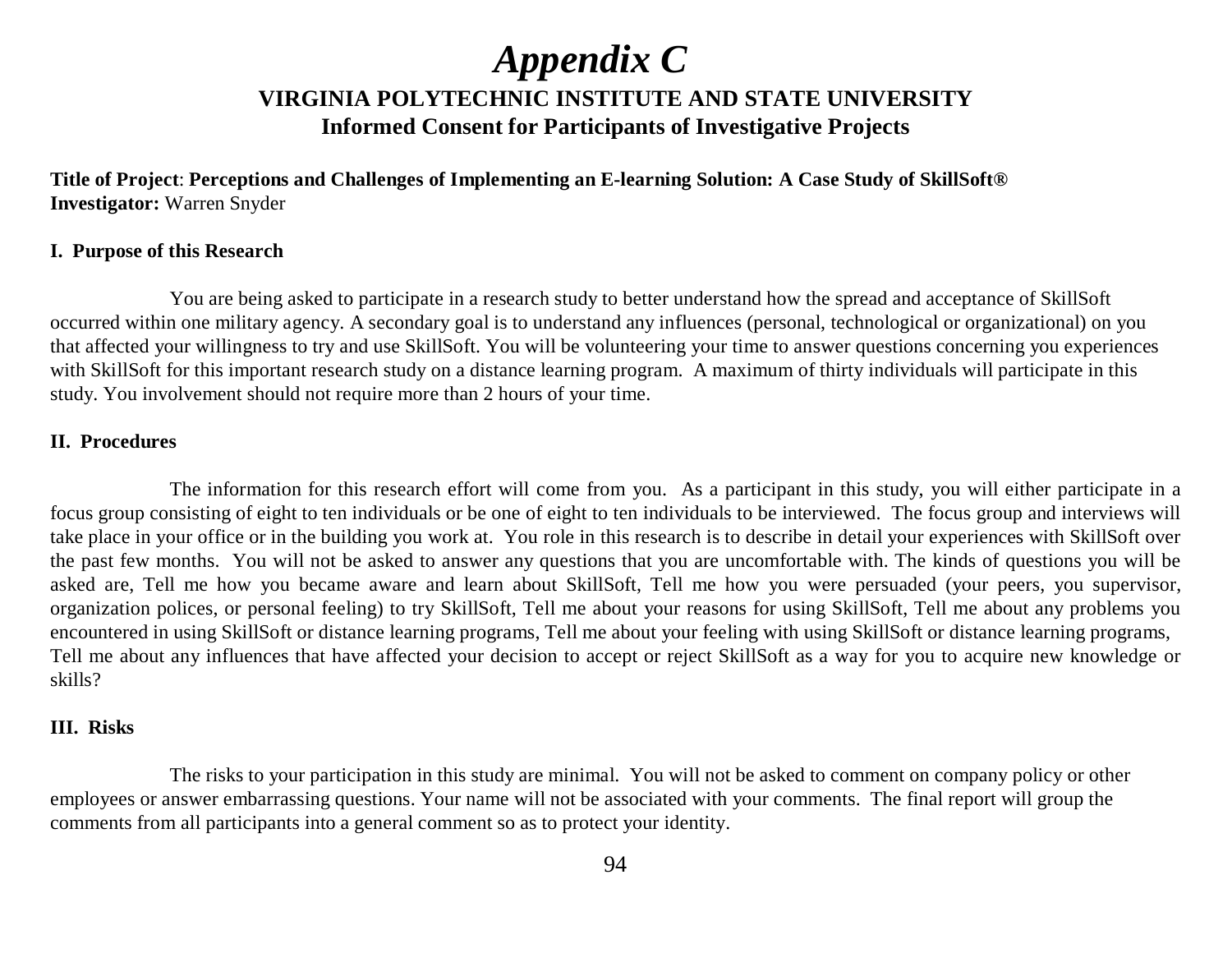# *Appendix C continued*

#### **IV. Benefits from this Project**

The benefit of this research is that you are contributing to a better understanding of how a new distance learning program is spread and adopted. Your responses will help me to understand answers to the following questions: how does an individual first become aware of a new distance learning program like SkillSoft; why do individuals try new distance learning programs; how different influences may have affected an individual's willingness to adopt or reject SkillSoft or distance learning programs; how individuals feel about obtaining their learning using distance learning programs like SkillSoft; and how an individual feels about not having an instructor to assist them in their learning process? The value of this research project to the US Army and other researchers is that they can learn more about issues related to encouraging people like you to use distance learning programs. This study may also assist other researchers in better understanding how to implement new distance learning programs.

#### **V. Extent of Anonymity and Confidentiality**

Any stories or feedback that are related to the researcher will be described without names or other identifiable characteristics to maintain your anonymity and the confidentiality of the data. Your name will not be associated with your specific comments. The finding will not associate particular comments with names of individuals who participated in the study. The final report will group the comments from all participants into general comments so your anonymity will be protected. The researchers will request you permission to tape record the focus group and interview sessions. You have a choice to permit or deny the tape recording of sessions. If you grant permission to tape the session, the researchers will provide you an opportunity to listen to the tape and approve its content. The tapes will be secured in a locked file cabinet under the supervision of the researchers. Confidentiality of information will be retained. The only individuals who will be granted access to the tapes will be the researchers and their supervisor. At no time will the researcher release the tapes, transcriptions of the tapes or results of the study to anyone other than individuals working on the project without your written consent. All tapes will be destroyed upon completion of this project.

#### **VI. Compensation**

There is will be no compensation for your time or comments. Your involvement in this research project is strictly voluntary.

#### **VII. Freedom to Withdraw**

Participants are free to withdraw from this study at any time without penalty. If you choose to withdraw, there will no compensation for the portion of time you spent on this study. You are free to not answer any questions that you choose without penalty.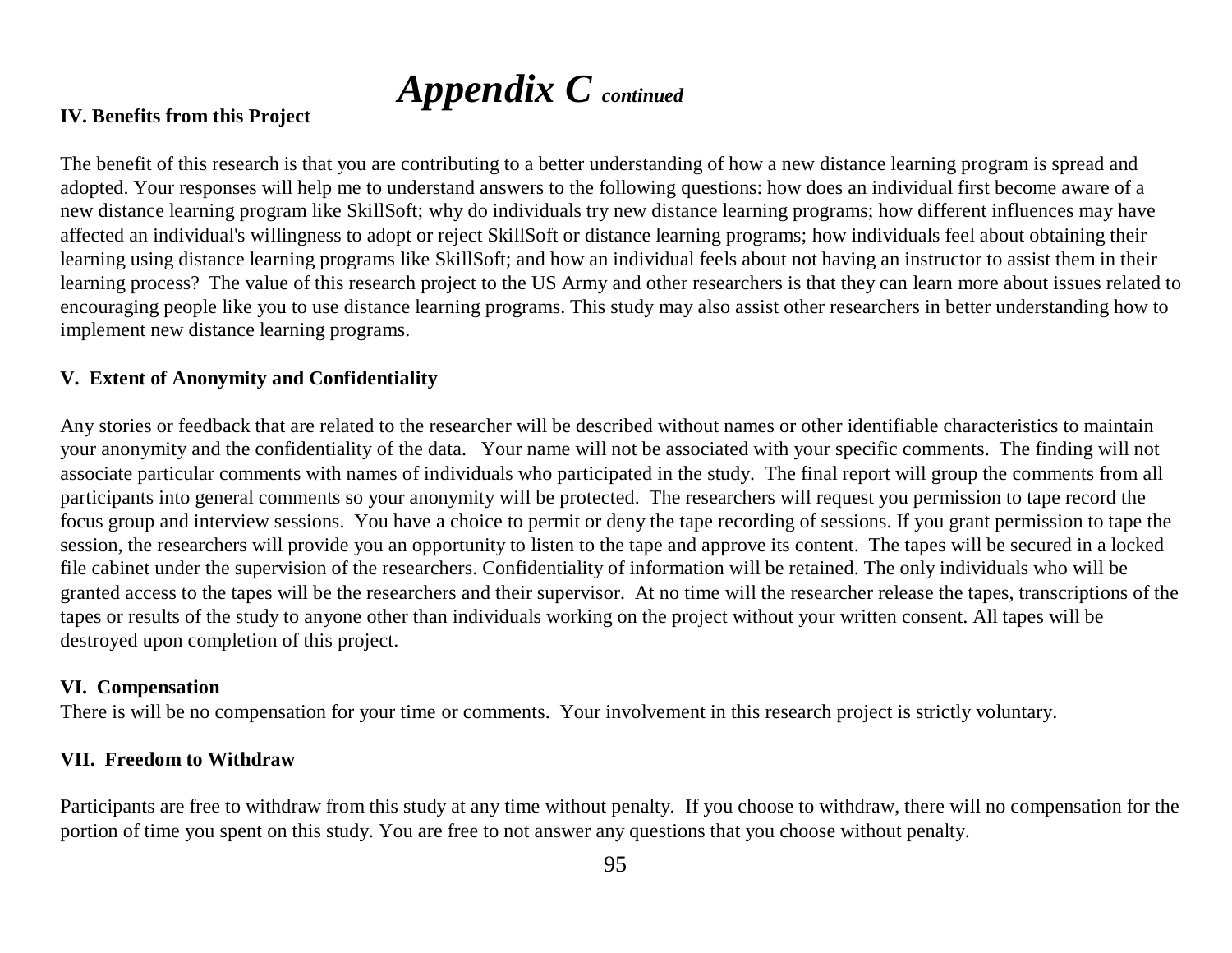# *Appendix C continued*

#### **VII. Approval of Research**

This research project has been approved, as required, by the Institutional Review Board for Research Involving Human Subjects at Virginia Polytechnic Institute and State University, by the Department of Adult Learning and Human Resource Development and the Land Information Warfare Activity.

#### **IX. Subject's Responsibilities**

I voluntarily agree to participate in this study. I will participate as a member of a Focus Group or agree to be interviewed as part of this study.

#### **X. Subject's Permission**

I have read and understand the Informed Consent and the conditions of the project. I have had all my questions answered. I hereby acknowledge the above and give my voluntary consent for participation in this project.

If I participate, I may withdraw at any time without penalty. I agree to abide by the rules of this project.

Signature Date

### **XI. Subject's Consent to Tape Recording of Session**

I voluntarily consent to permit tape recording of session(s) (interview or Focus Group) under the conditions specified in this project. I understand the researcher will not release the tapes, or transcriptions of the tapes and that all tapes will be destroyed upon completion of project. \_\_\_\_\_\_\_\_\_\_\_\_\_\_\_\_\_\_\_\_\_\_\_\_\_\_\_\_\_\_\_\_\_\_\_\_\_\_\_\_\_\_\_\_\_\_\_\_\_\_\_\_\_\_\_

Signature Date

| XII. Should I have any questions about this research or its conduct, I may contact:<br><b>Original Signed</b> |                            |                                  |  |  |
|---------------------------------------------------------------------------------------------------------------|----------------------------|----------------------------------|--|--|
| Warren Snyder at 703-706-1305                                                                                 |                            | Marilyn Lichtman at 703-538-8476 |  |  |
| Investigator                                                                                                  | <b>Research Advisor</b>    |                                  |  |  |
| Marcie Boucouvalas at 703-538-8469                                                                            | M.G. Cline at 703-538-8492 |                                  |  |  |
| <b>Faculty Advisor</b>                                                                                        | <b>IRB</b> Reviewer        |                                  |  |  |
|                                                                                                               |                            |                                  |  |  |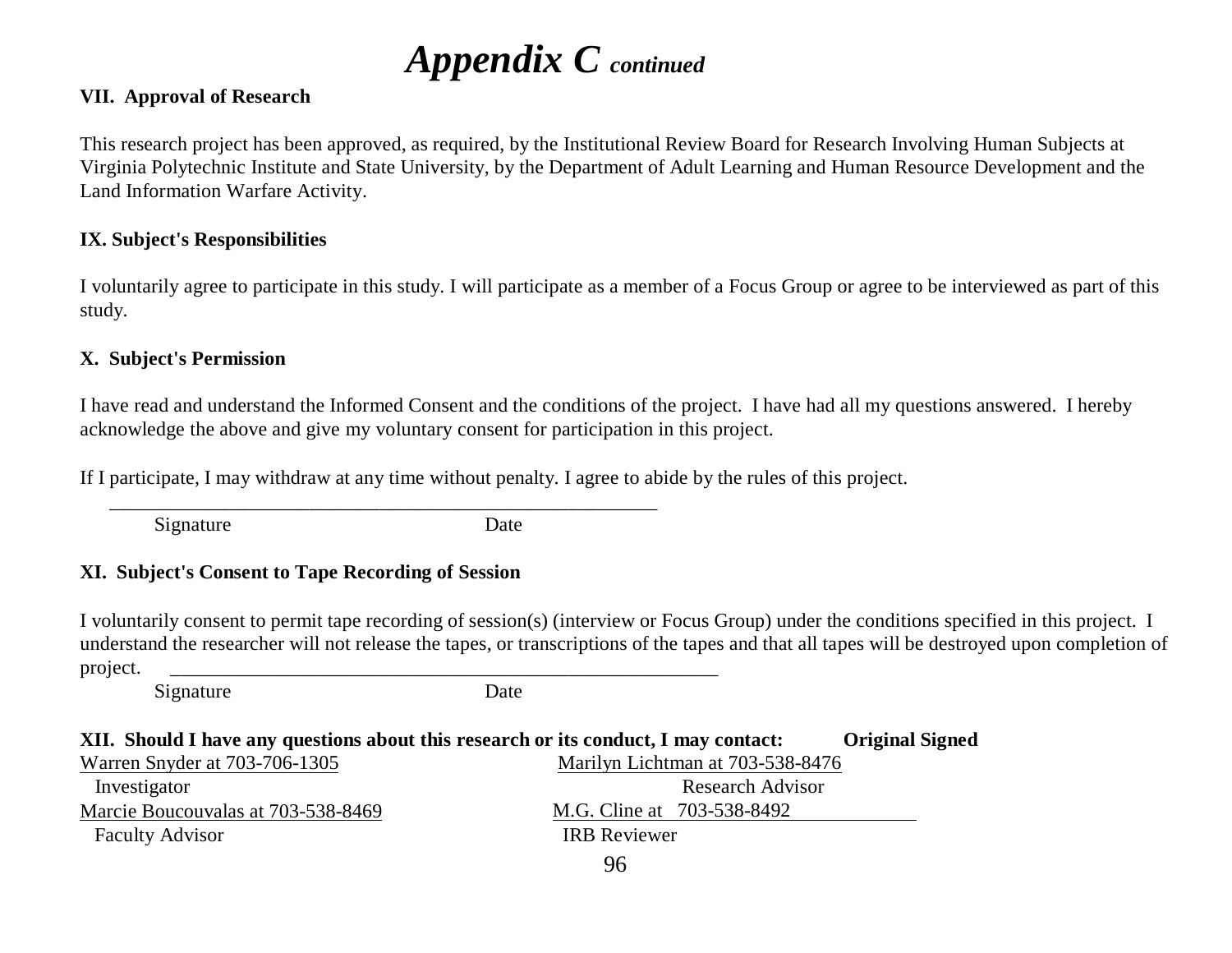# *Appendix D*

# **Interviewing**

Procedure: Establish an environment that is free flowing and relatively unstructured, but have preplanned questions. Guide interview without inhibiting the flow of discussion or biasing their opinions. Attempt to get individuals to explain how and why things occurred. Follow up on key points to better understand process and meanings associated with words or terms.

Select of Participants: Purposeful

Approach Will be used to ask individuals to

Tell me how you become aware and learned about SkillSoft?

Tell me how you were persuaded to try SkillSoft?

Describe any influences that affected you willingness to try this product.

Tell me about any influences (your peers, organizational policies, or personal feeling) that have affected your decision to accept SkillSoft as a way for you to learn.

Tell me about your reasons for your continuing to use SkillSoft? Tell me about your likes and dislikes with SkillSoft. Tell me about the influences that will affect your continued use of SkillSoft.

Interviews: Transcribe data. Write up notes from interviews. Define terms. Read & reread interview transcriptions

Analysis: Code and enter data into NVIVO. Analyze, interpret, look for trends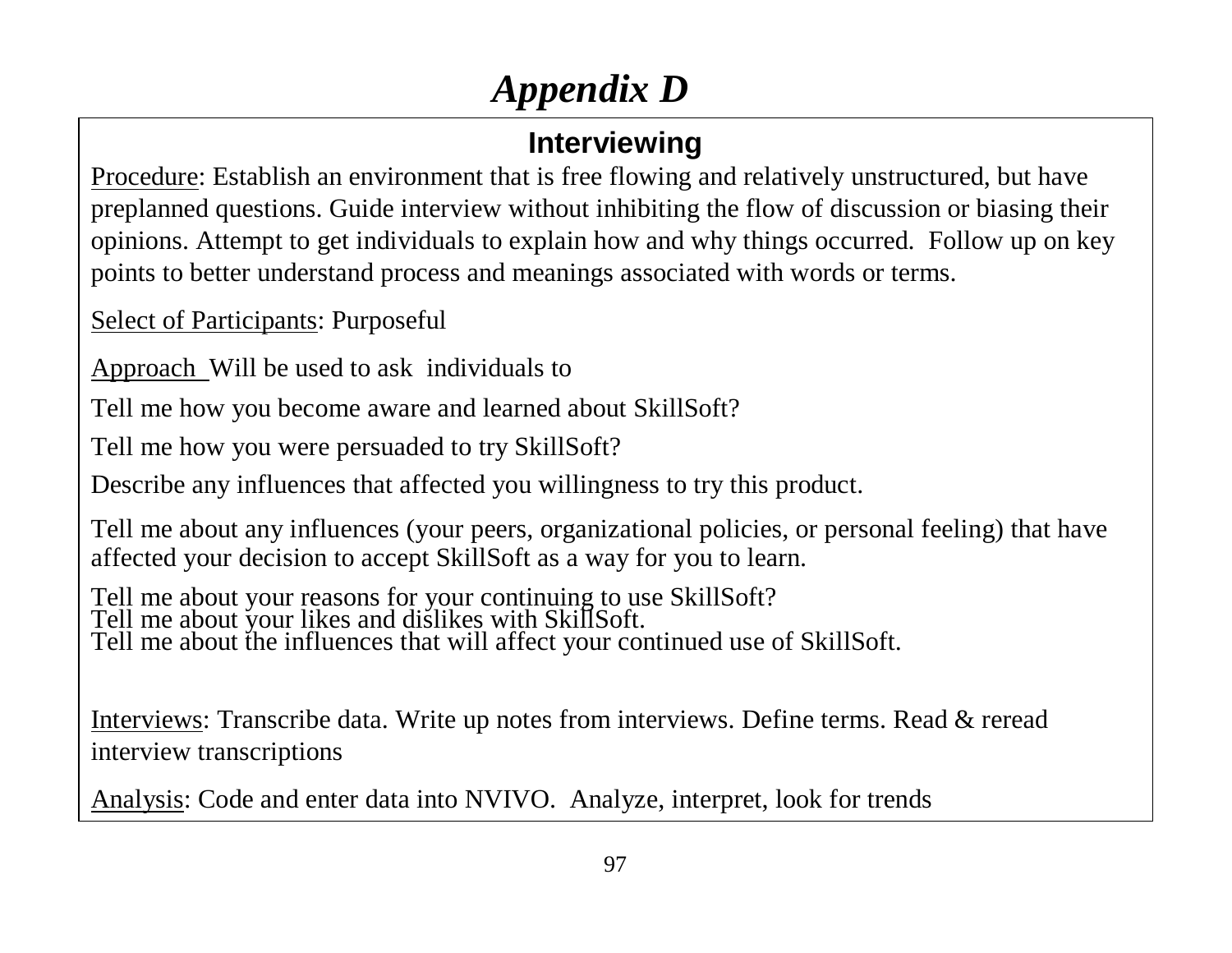# *Appendix E*

## **Final Interview Questions**

### **Topic: Description of the Organization**

Describe the environment and organizational structure? Explain the rank/grade structure of the organization? Describe how decisions are made in this military organization? Describe the communication channels within the organizations? Describe the culture and environment of the military agency? Describe the type of skills required by personnel in this organization? What is the age range of people in the agency? What is the composition of the organization? What are the educational levels of the personnel?

### **Topic: Selection of SkillSoft***®*

Tell me the story of how SkillSoft® was selected. Who made the decision to select SkillSoft®? Why?

### **Topic: SkillSoft® Implementation Objectives**

Explain the objectives for implementing SkillSoft®.

Explain your perception of what was to be accomplished with introduction of SkillSoft®?

### **Topic: Audience for SkillSoft®**

Tell me who your perception of who was the audience for SkillSoft®? Who was to use SkillSoft®*?*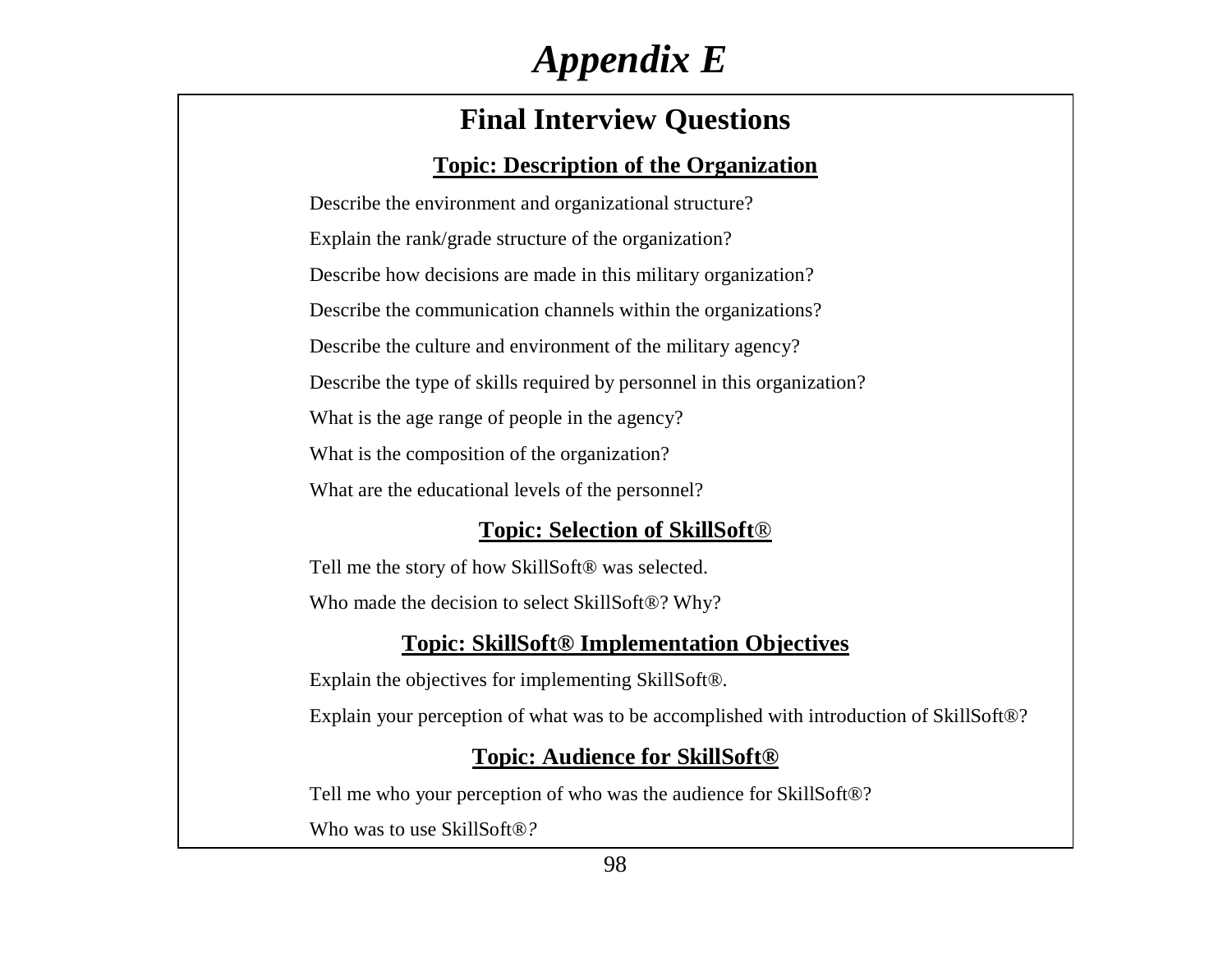# *Appendix E*

## **Final Interview Questions (continued)**

### **Topic: Creating Awareness of SkillSoft®**

How did you become aware of SkillSoft®?

Describe the plan to create awareness of SkillSoft®.

What communication means were used to make you aware of SkillSoft®?

What information was provided to you about SkillSoft®?

Were personnel aware of SkillSoft®?

### **Topic: Encouraging Interest in SkillSoft***®*

What persuaded you to try SkillSoft®?

Discuss the influence(s)?

What influence did your supervisor or superiors play in your trying or using SkillSoft®?

What influence did your friends or coworkers play in trying or using SkillSoft®*? Explain* 

## **Topic: Trial - First Log on Experience**

Describe your first log on experience?

Describe the problems you had logging on?

Describe any problems you had?

### **Topic: Evaluation - Likes and Dislikes of SkillSoft***®*

Describe what you liked about SkillSoft®?

Describe what you disliked with SkillSoft®?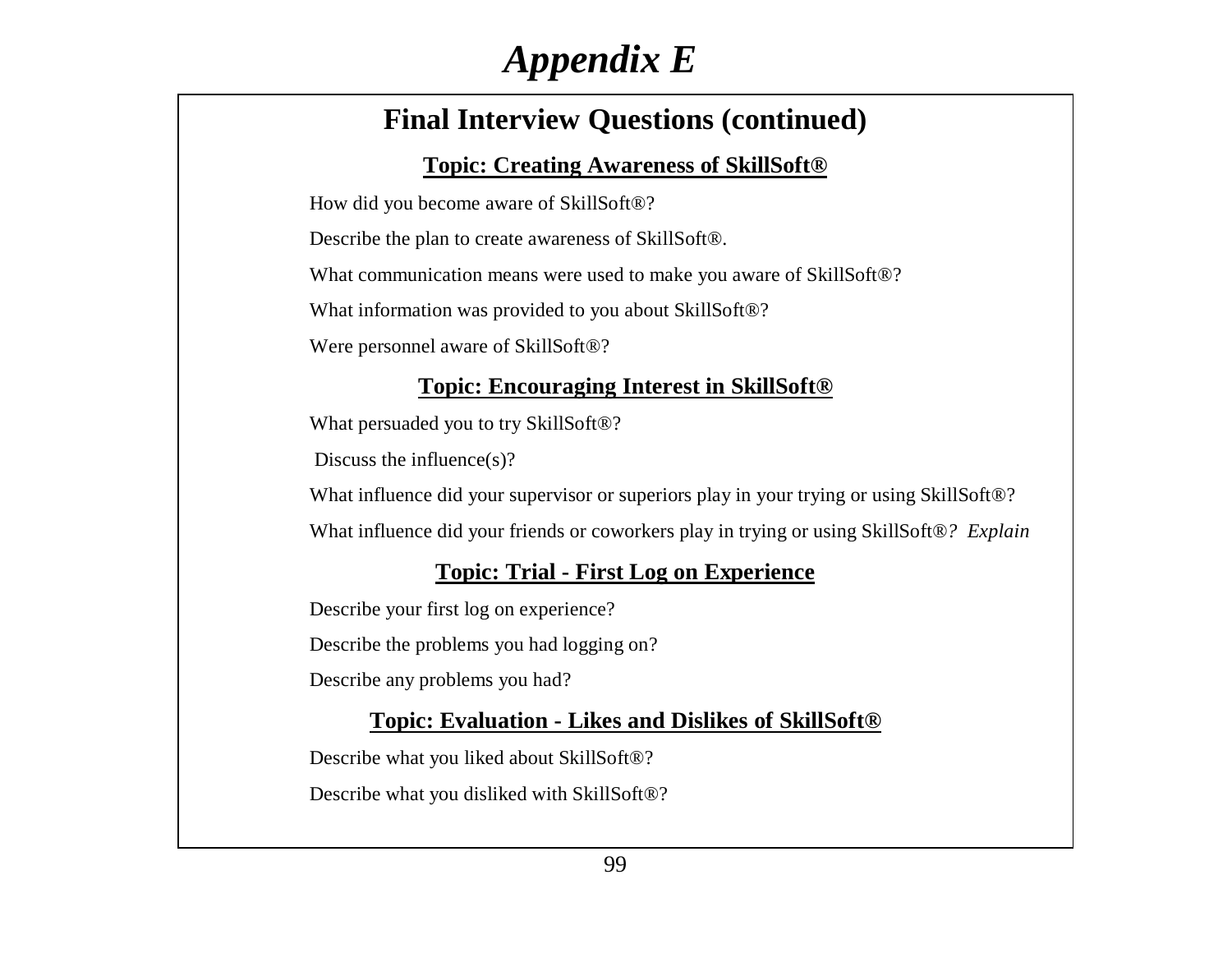# *Appendix E (continued)*

## **Final Interview Questions (continued)**

### **Topic: Influences on the diffusion and adoption of SkillSoft**

Describe the influences that affected your trial and use of SkillSoft®? Explain how that influence(s) affected your decision to try SkillSoft®? Explain how that influence(s) affected your use of the SkillSoft®? Describe what you thought was the one major influence on use of SkillSoft® in the military agency? Explain your opinion on the mandated policy to use SkillSoft®? Did this policy influence your use of SkillSoft®? Explain?

Explain your opinion about using SkillSoft<sup>®</sup> to complete a course?

### **Topic: SkillSoft® vs. Classroom Instruction**

Compare and contrast SkillSoft® to classroom instruction?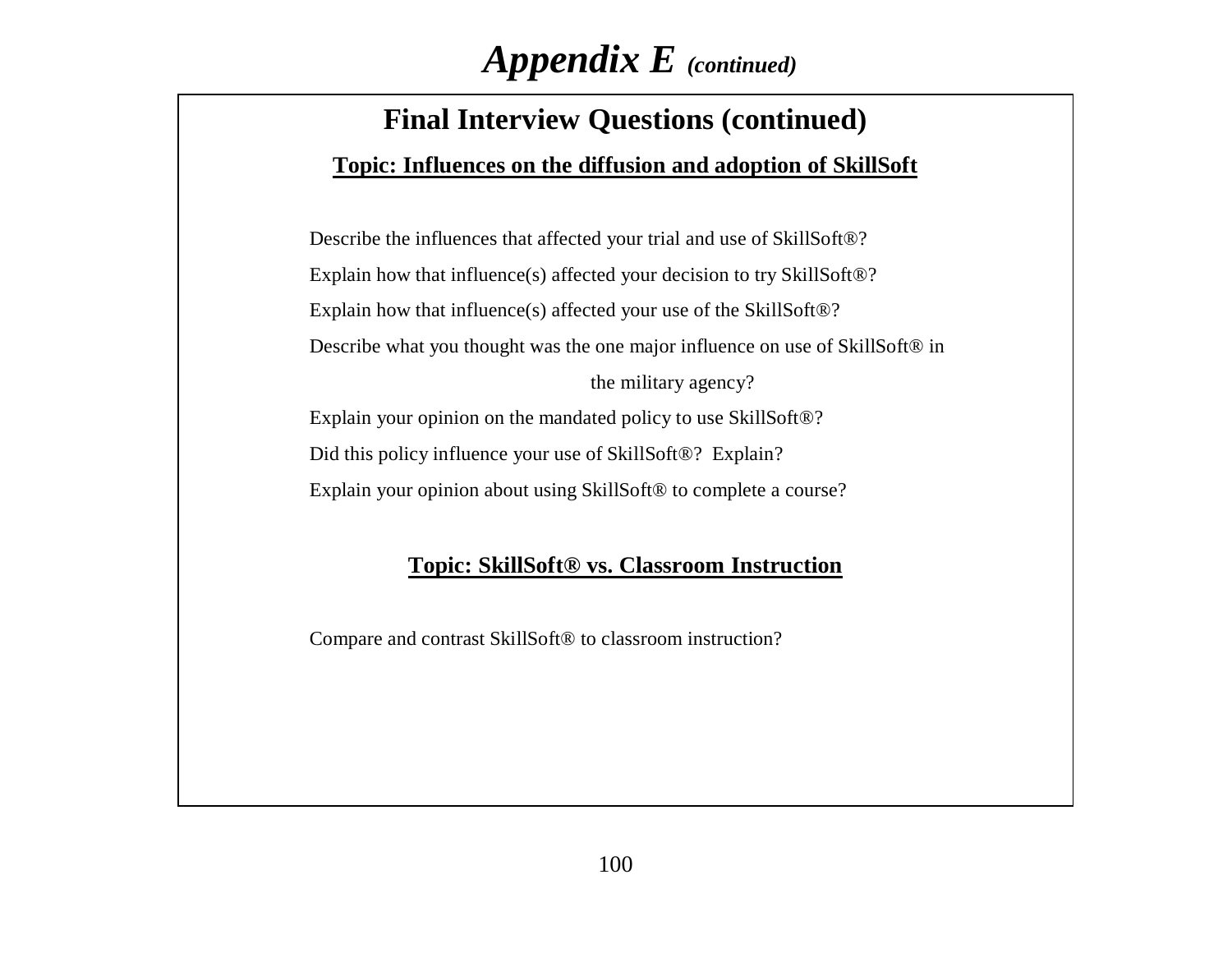# *Appendix F*

## **Warren's Data Collection ToolAdministrative Data**

**Division**:  $\Box$  OPS  $\Box$  P&T  $\Box$  VAD  $\Box$  ACERT  $\Box$  Director  $\Box$  FSD  $\Box$  Automation **Category of Employee**:  $\Box$  Civilian  $\Box$  Officer  $\Box$  Enlisted **Level of Education**:  $\Box$  High School  $\Box$  College  $\Box$  Graduate School  $\Box$  other \_\_\_\_\_ Age: Cender: Male T Female D

### **Survey Questions**

1. **Are you aware of SkillSoft?**  $\Box$  Yes  $\Box$  No

2. **How did you become aware of SkillSoft?** Check all that apply

 $\Box$  Email  $\Box$  Deputy's Policy memorandum  $\Box$  Commander's Meeting  $\Box$  NCO Meeting  $\Box$  Flyer  $\Box$  Training Branch personnel  $\Box$  Supervisor  $\Box$  Don't remember

Other ways (list)

3. **Have you attempted/completed any SkillSoft courses?**  $\Box$  Yes  $\Box$  No a. If yes, **what were reasons for using SkillSoft?** Check all that apply

 $\Box$  My Boss  $\Box$  My Friends  $\Box$  Saves training dollars  $\Box$  Mandated Policy memorandum

 $\Box$  Access through Internet/Intranet/CBT  $\Box$  Ease of use  $\Box$  Course Offerings

 $\Box$  Good way to obtain required training  $\Box$  Have not tried SkillSoft  $\Box$  Other \_\_\_\_\_\_\_\_\_

b. If no, **what were your reasons for not using SkillSoft?** Check all that apply

 $\Box$  Lack of time  $\Box$  Course offerings not job related  $\Box$  System not user friendly

 $\Box$  Too much work due to mission support  $\Box$  Lack of Access thru Internet/Intranet

 $\Box$  Not Aware of SkillSoft  $\Box$  Do not like to train using Distance Learning programs

 $\Box$  Technical Problems  $\Box$  Other reasons (list)

6. **List any other comments about your experience with SkillSoft**.

7. **My Notes about Interview:**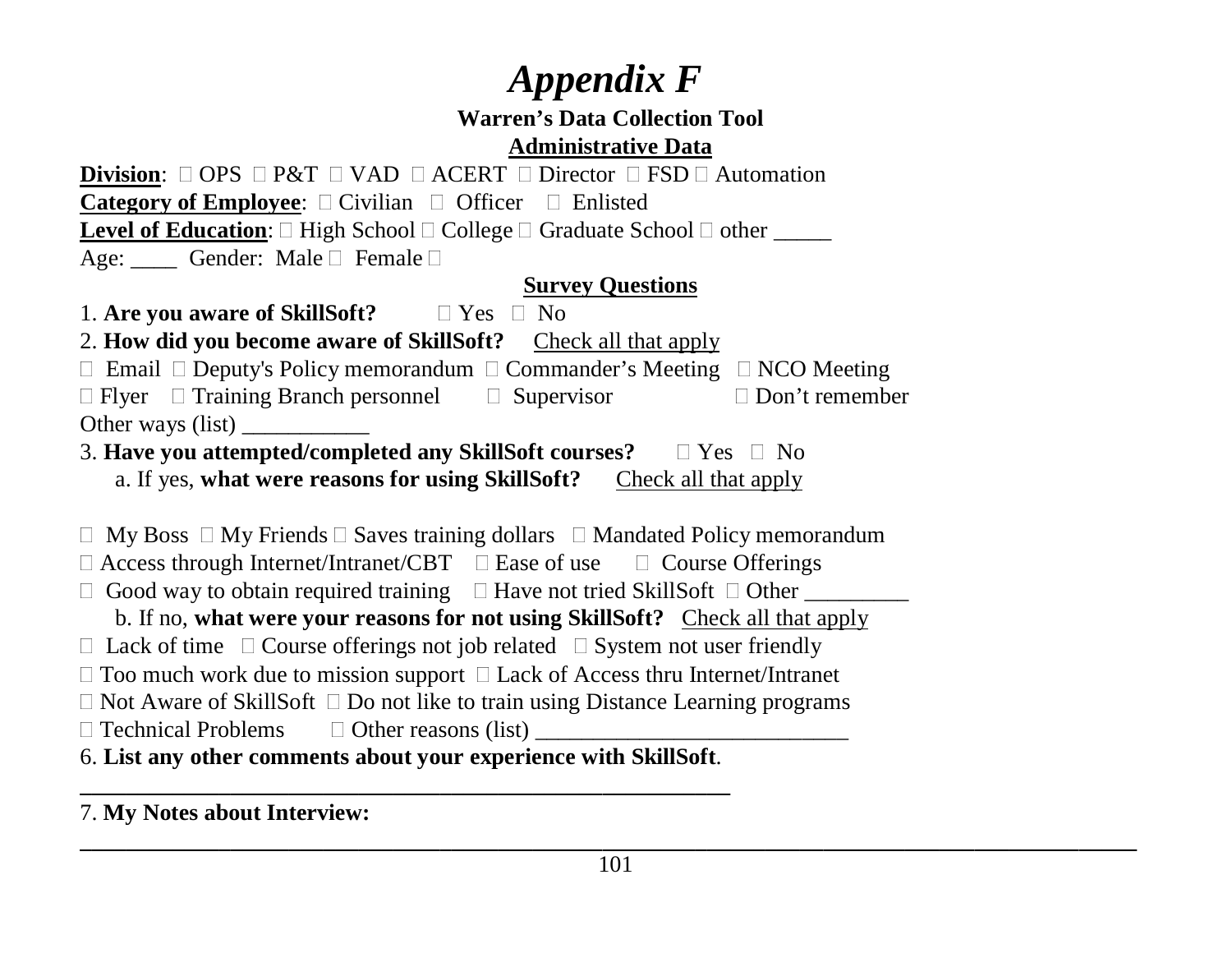## **Calendar of Events***Appendix G*

Year 2002

January 10 - February 15 2002 - Obtained list of employees with SkillSoft user ID and Passwords.

- Attempted to locate employees interviewees.

- Developed potential list of interviewees.

January 28 - February 1 2002 - Conducted pilot interview, and revise interview questions.

February 5 2002 - Notified that my first focus Group scheduled for February 15th was cancelled due to OPTEMPO

February 12th - May 5 2002 Began conducting interviews. Simultaneously transcribing interviews, journaling pre and post interviews and analyzing and interpretation data

February 26 2002 - Attended Senior NCO and where discussion was on SkillSoft and use of distance Learning in training the soldiers.

June 30 2002 - Finished transcribing interviews and began writing.

July 28th - August 5th 2002 - Conducted follow up interviews and continued to revise rough draft of paper.

August 30th – Finished first draft of dissertation.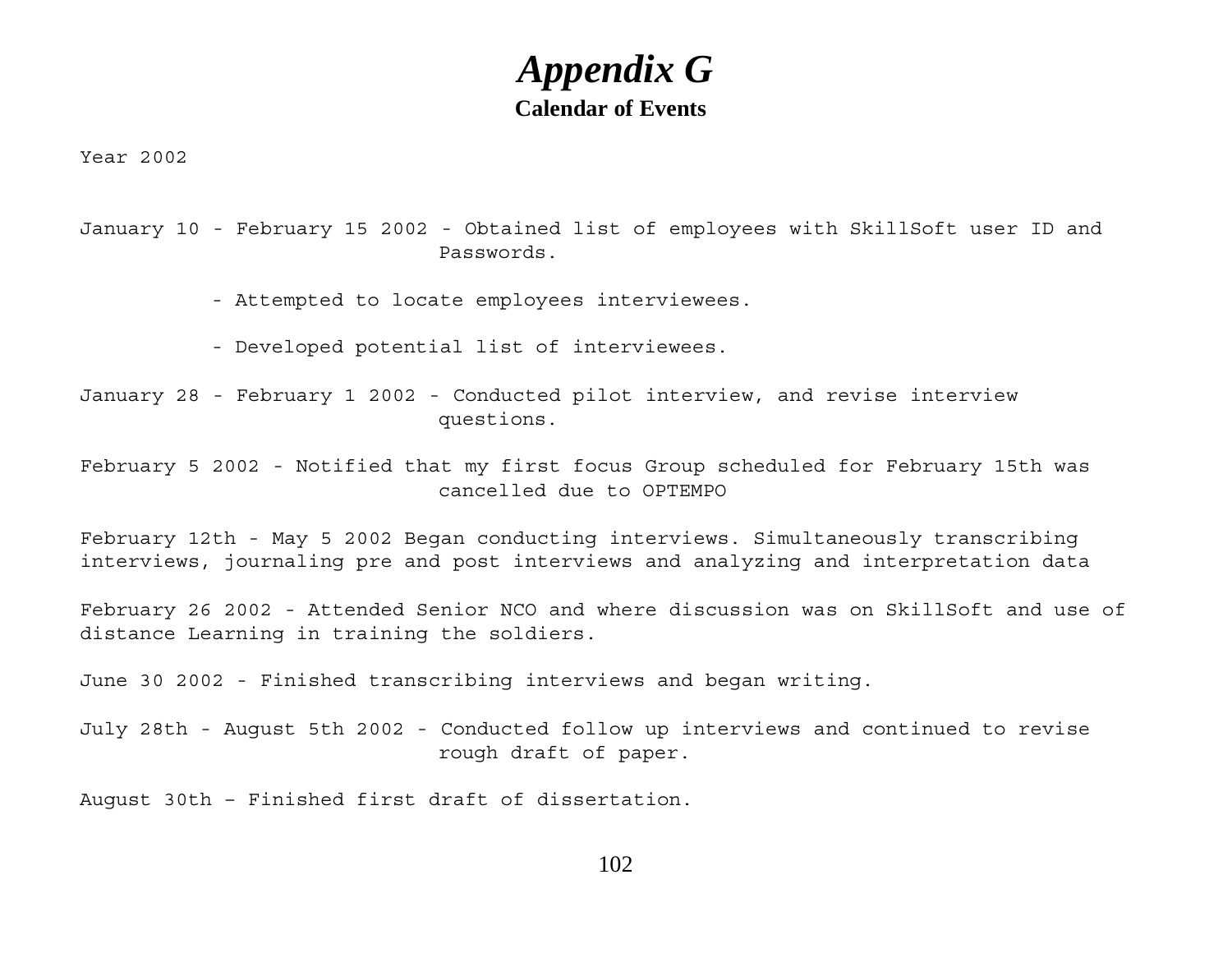# *Appendix H*

## **Analysis & Interpretation**

## **Structured Coding & Analysis (Grouped Example)**

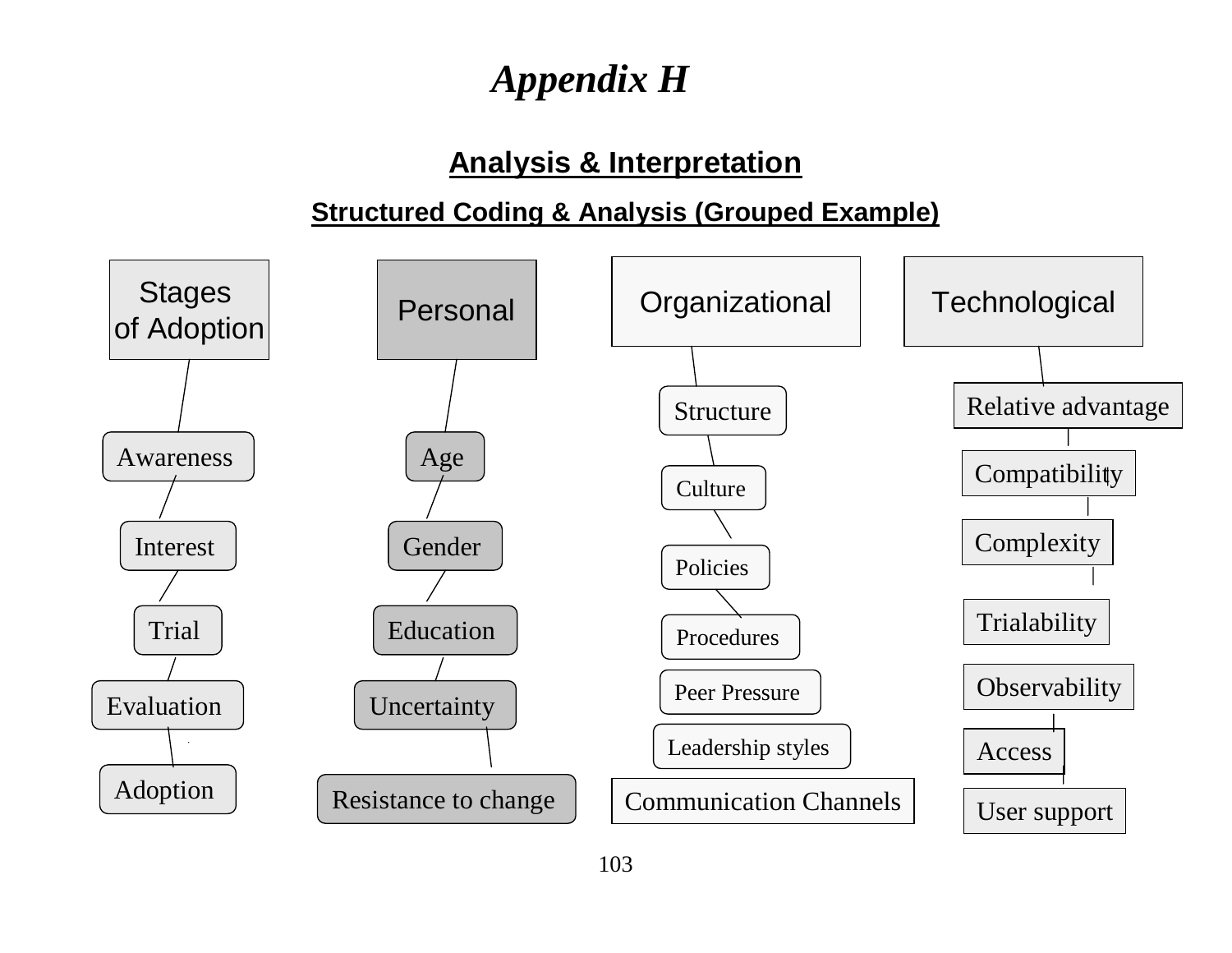# *Appendix I*

# **Warren's Analysis & Interpretation**

# **Unstructured Coding & Analysis (Ungrouped Example)**



 $\ddot{\phantom{a}}$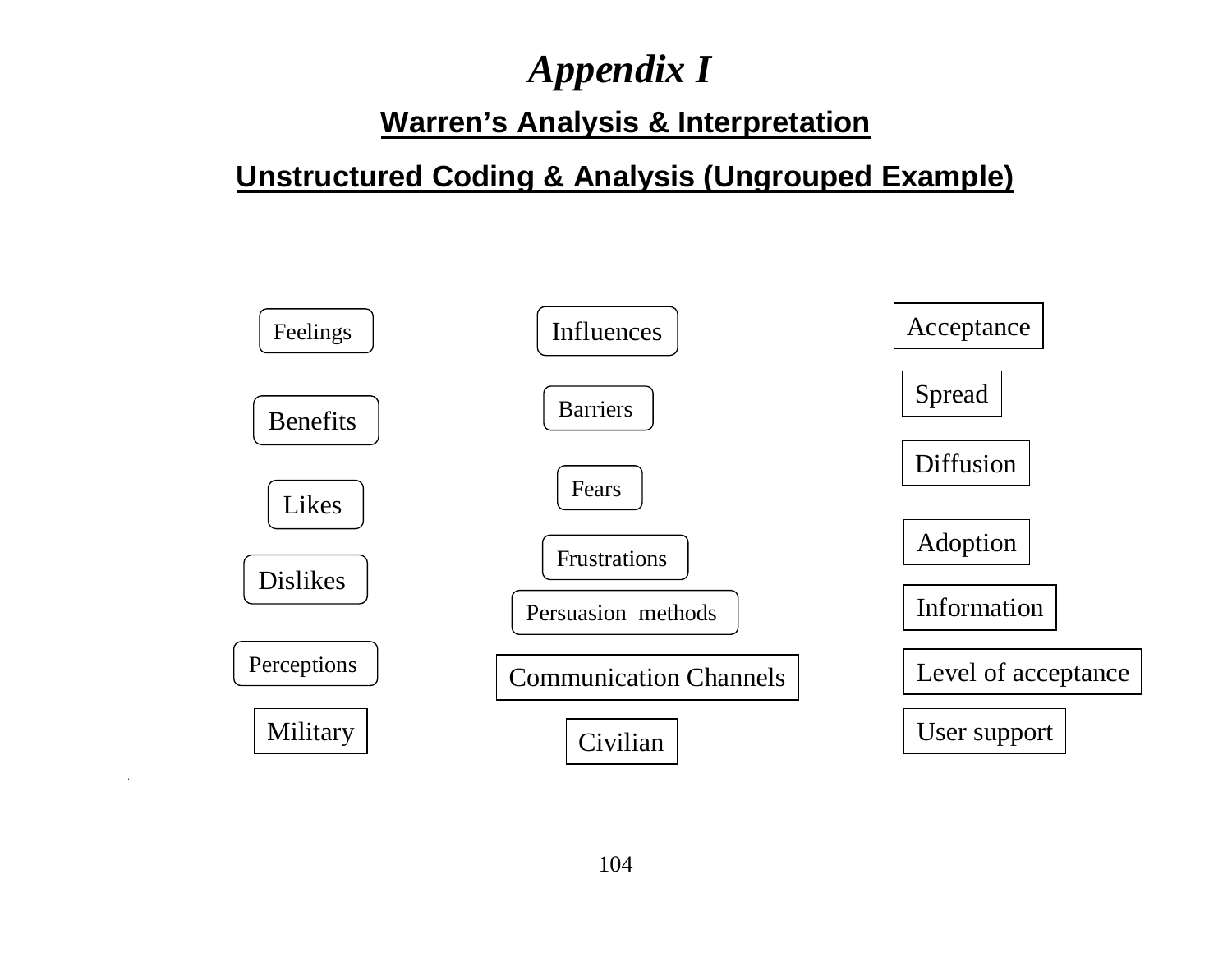# *Appendix J*

#### **NVIVO Data Queries and Sorts of Data for Analysis**

## **Topic of Query Type of Node Data Analyzed**

| Culture                                             | <b>Tree</b> | All Files  |
|-----------------------------------------------------|-------------|------------|
| Culture: Compare DL in Agency with Outside Agencies | <b>Tree</b> | All Files  |
| <b>Culture: Describe</b>                            | <b>Tree</b> | All Files  |
| Culture: Optempo                                    | Tree        | All Files  |
| Culture: Perception of                              | <b>Tree</b> | All Files  |
| <b>Culture: Skills of Personnel</b>                 | <b>Tree</b> | All Files  |
| <b>Culture: Skills of Personnel</b>                 | Tree        | Military   |
| <b>Culture: Skills of Personnel</b>                 | Tree        | Civilians  |
| <b>Methods of Awareness: All</b>                    | Tree        | All Files  |
| <b>Methods of Awareness: Management</b>             | Tree        | All Files  |
| <b>Methods of Awareness: Demonstrations</b>         | Tree        | All Files  |
| <b>Methods of Awareness: Flyers</b>                 | Tree        | All Files  |
| <b>Methods of Awareness: Written</b>                | Tree        | All Files  |
| Methods of Awareness: NCO                           | Tree        | All Files  |
| <b>Methods of Awareness: Peers</b>                  | <b>Tree</b> | All Files  |
| <b>Methods of Awareness: Staff Meetings</b>         | Tree        | All Files  |
| Methods of Awareness: Training Branch               | Tree        | All Files  |
| Methods of Awareness: Steps in Process              | Tree        | All Files  |
| Methods of Awareness: To Military                   | Tree        | Military   |
| Methods of Awareness: To Government Civilians       | Tree        | Civilians  |
| How was Skillsoft spread?                           | Tree        | All        |
| How was Skillsoft spread?                           | <b>Tree</b> | Military   |
| How was Skillsoft spread?                           | Tree        | Civilians  |
| Describe the Skillsoft Story                        | Tree        | Management |
| Describe the Skillsoft Story                        | Tree        | Military   |
| Describe the Skillsoft Story                        | Tree        | Civilians  |
|                                                     | 105         |            |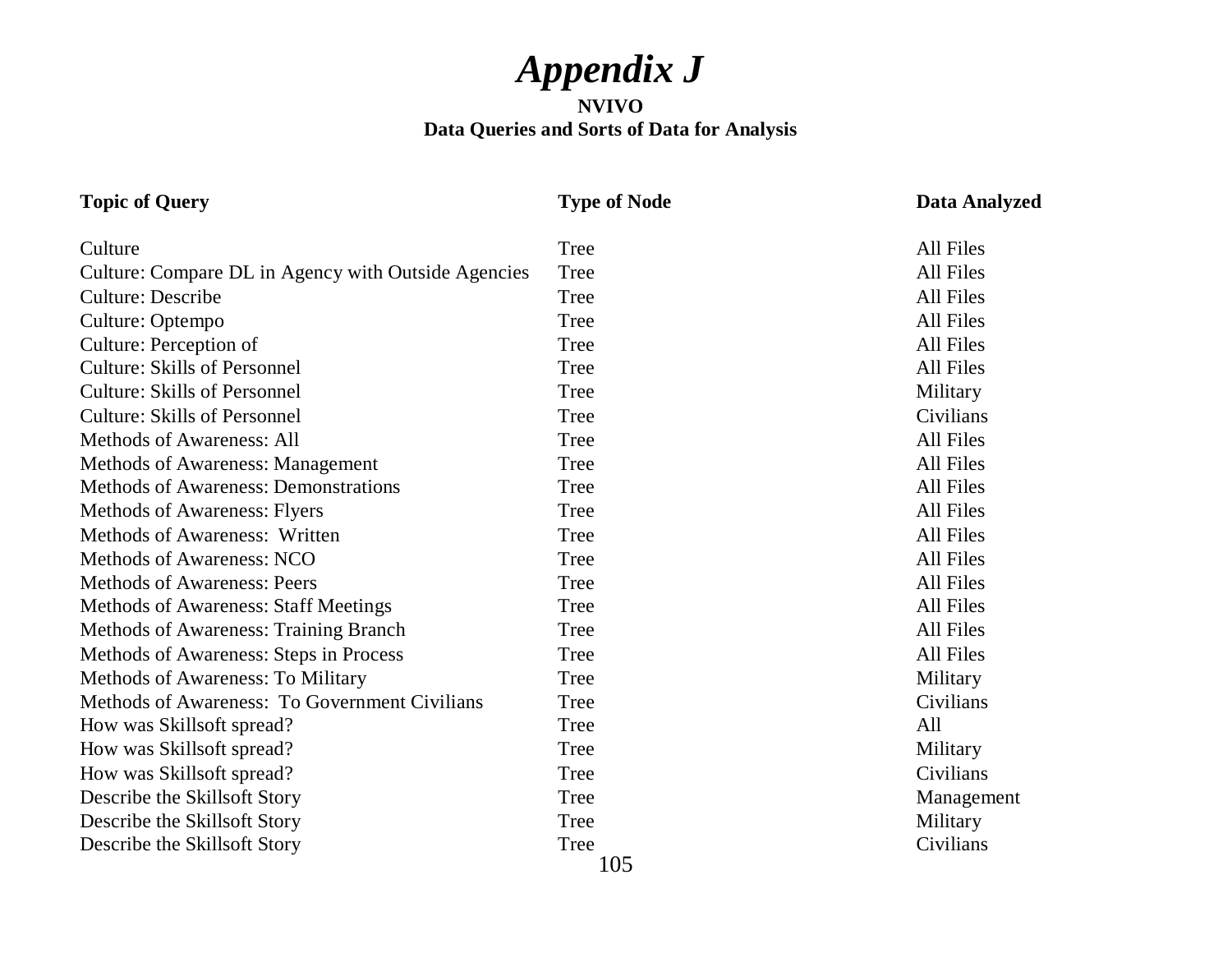# *Appendix J continued*

#### **NVIVOData Queries and Sorts of Data for Analysis**

106**Topic of Query Type of Node Data Analyzed** SkillSoft Project: All Tree All SkillSoft Project: Goals Tree All SkillSoft Project: Objectives Tree All SkillSoft Project: Implementation Tree All SkillSoft Project: Selection Tree All SkillSoft Project: Opinions Tree All SkillSoft Project: Courses Listings Tree Military SkillSoft Project: Courses Listings Tree Civilians SkillSoft Project: Courses Listings Tree All SkillSoft Project: Audience Tree All SkillSoft Project: Audience Tree Military SkillSoft Project: Audience Tree Civilian SkillSoft Project: Fit with Organization Tree All SkillSoft Project: Fit with Organization Tree Military SkillSoft Project: Fit with Organization Tree Civilians SkillSoft Project: Measures of Success Tree All First Log on Experience Tree Tree All First Log on Experience Tree Tree Military First Log on Experience Tree Tree Civilians Benefits of Skillsoft Tree AllBenefits of Skillsoft Tree Military Benefits of Skillsoft Tree Tree Civilians Mandatory Policy **Tree** All Mandatory Policy Tree Management Mandatory Policy Tree Military Mandatory Policy Tree Civilians Change All Change Tree Management Change and Change and Change and Change and Tree and Tree Military Change Change Civilians Affects of Change on Project Tree All